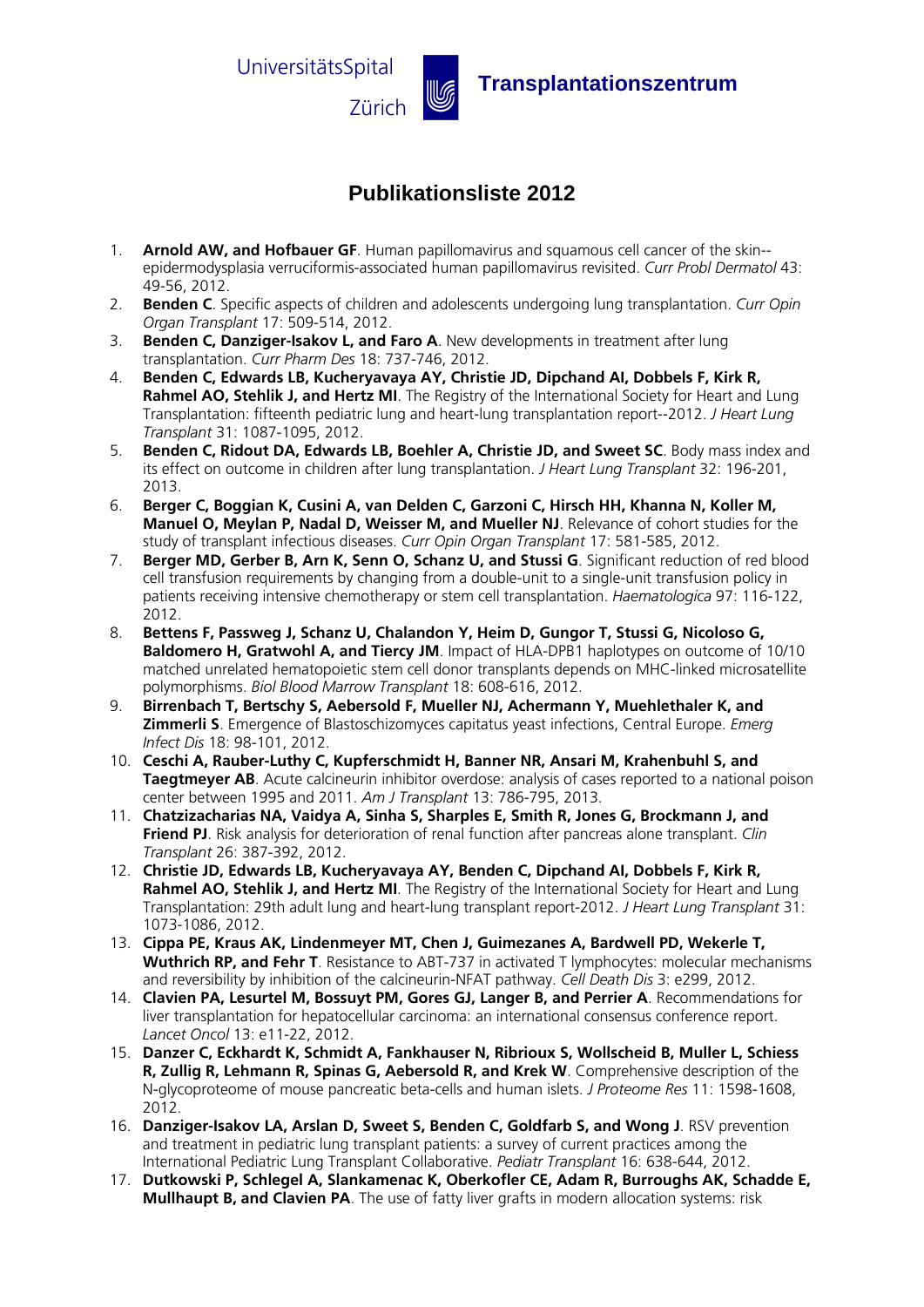

## Zürich u **Transplantationszentrum**

assessment by the balance of risk (BAR) score. *Ann Surg* 256: 861-868; discussion 868-869, 2012.

- 18. **Euvrard S, Morelon E, Rostaing L, Goffin E, Brocard A, Tromme I, Broeders N, del Marmol V, Chatelet V, Dompmartin A, Kessler M, Serra AL, Hofbauer GF, Pouteil-Noble C, Campistol JM, Kanitakis J, Roux AS, Decullier E, and Dantal J**. Sirolimus and secondary skin-cancer prevention in kidney transplantation. *N Engl J Med* 367: 329-339, 2012.
- 19. **Fehr T, and Gaspert A**. Antibody-mediated kidney allograft rejection: therapeutic options and their experimental rationale. *Transpl Int* 25: 623-632, 2012.
- 20. **Fehr T, and Stussi G**. ABO-incompatible kidney transplantation. *Curr Opin Organ Transplant* 17: 376-385, 2012.
- 21. **Fischer MA, Raptis DA, Montani M, Graf R, Clavien PA, Nanz D, Alkadhi H, and Scheffel H**. Liver fat quantification by dual-echo MR imaging outperforms traditional histopathological analysis. *Acad Radiol* 19: 1208-1214, 2012.
- 22. **Frei P, Minder EI, Corti N, Muellhaupt B, Geier A, Adams H, Dutertre JP, Rudiger A, Dutkowski P, Maggiorini M, and Ganter CC**. Liver Transplantation because of Acute Liver Failure due to Heme Arginate Overdose in a Patient with Acute Intermittent Porphyria. *Case Rep Gastroenterol* 6: 190-196, 2012.
- 23. **Frohlich GM, Rufibach K, Enseleit F, Wolfrum M, von Babo M, Frank M, Berli R, Hermann M, Holzmeister J, Wilhelm M, Falk V, Noll G, Luscher TF, and Ruschitzka F**. Statins and the risk of cancer after heart transplantation. *Circulation* 126: 440-447, 2012.
- 24. **Gerull S, Stern M, Ben Aissa A, Manz MG, Schanz U, Stussi G, Chalandon Y, Passweg J, and Mohty B**. Allo-SCT for multiple myeloma in the era of novel agents: a retrospective study on behalf of Swiss Blood SCT. *Bone Marrow Transplant* 48: 408-413, 2013.
- 25. **Goetzmann L, Scholz U, Dux R, Roellin M, Boehler A, Muellhaupt B, Noll G, Wüthrich RP,**  and R K. Life Satisfaction and Burnout among Heart, Lung, Liver and Kidney Transplant Patients and their Spouses. *Swiss J Psychol* 71: 125-134, 2012.
- 26. **Goetzmann L, Scholz U, Dux R, Roellin M, Boehler A, Muellhaupt B, Noll G, Wuthrich RP,**  and Klaghofer R. Attitudes towards transplantation and medication among 121 heart, lung, liver and kidney recipients and their spouses. *Swiss Med Wkly* 142: w13595, 2012.
- 27. **Goksu Y, Hofbauer G, Serra A, and Nowak A**. [Malignant skin diseases in organ transplant patients]. *Praxis (Bern 1994)* 101: 75-83, 2012.
- 28. **Greiner M, Cusini A, Ruesch M, Schiesser M, Ledergerber B, Fehr T, and Mueller NJ**. A stringent preemptive protocol reduces cytomegalovirus disease in the first 6 months after kidney transplantation. *Infection* 40: 669-675, 2012.
- 29. **Hofbauer GF, Freiberger SN, Iotzova-Weiss G, Shafaeddin B, and Dziunycz PJ**. Organ transplantation and skin--principles and concepts. *Curr Probl Dermatol* 43: 1-8, 2012.
- 30. **Hofer M, Schmid C, Benden C, Speich R, Inci I, Weder W, and Boehler A**. Diabetes mellitus and survival in cystic fibrosis patients after lung transplantation. *J Cyst Fibros* 11: 131-136, 2012.
- 31. **Hu B, Castillo E, Harewood L, Ostano P, Reymond A, Dummer R, Raffoul W, Hoetzenecker W, Hofbauer GF, and Dotto GP**. Multifocal epithelial tumors and field cancerization from loss of mesenchymal CSL signaling. *Cell* 149: 1207-1220, 2012.
- 32. **Inci I, Hillinger S, Arni S, Jungraithmayr W, Inci D, Vogt P, Leskosek B, Hansen G, and Weder W**. Surfactant improves graft function after gastric acid-induced lung damage in lung transplantation. *Ann Thorac Surg* 95: 1013-1019, 2013.
- 33. **Inci I, Schuurmans MM, Kestenholz P, Schneiter D, Hillinger S, Opitz I, Boehler A, and Weder W**. Long-term outcomes of bilateral lobar lung transplantation. *Eur J Cardiothorac Surg* 2012.
- 34. **Inci I, Stanimirov O, Benden C, Kestenholz P, Hofer M, Boehler A, and Weder W**. Lung transplantation for cystic fibrosis: a single center experience of 100 consecutive cases. *Eur J Cardiothorac Surg* 41: 435-440, 2012.
- 35. **Jang JH, Rickenbacher A, Humar B, Weber A, Raptis DA, Lehmann K, Stieger B, Moritz W, Soll C, Georgiev P, Fischer D, Laczko E, Graf R, and Clavien PA**. Serotonin protects mouse liver from cholestatic injury by decreasing bile salt pool after bile duct ligation. *Hepatology* 56: 209-218, 2012.
- 36. **Jungraithmayr W, Chuck N, Frauenfelder T, Weder W, and Boss A**. MR imaging by using very short echo-time sequences after syngeneic lung transplantation in mice. *Radiology* 265: 753-761, 2012.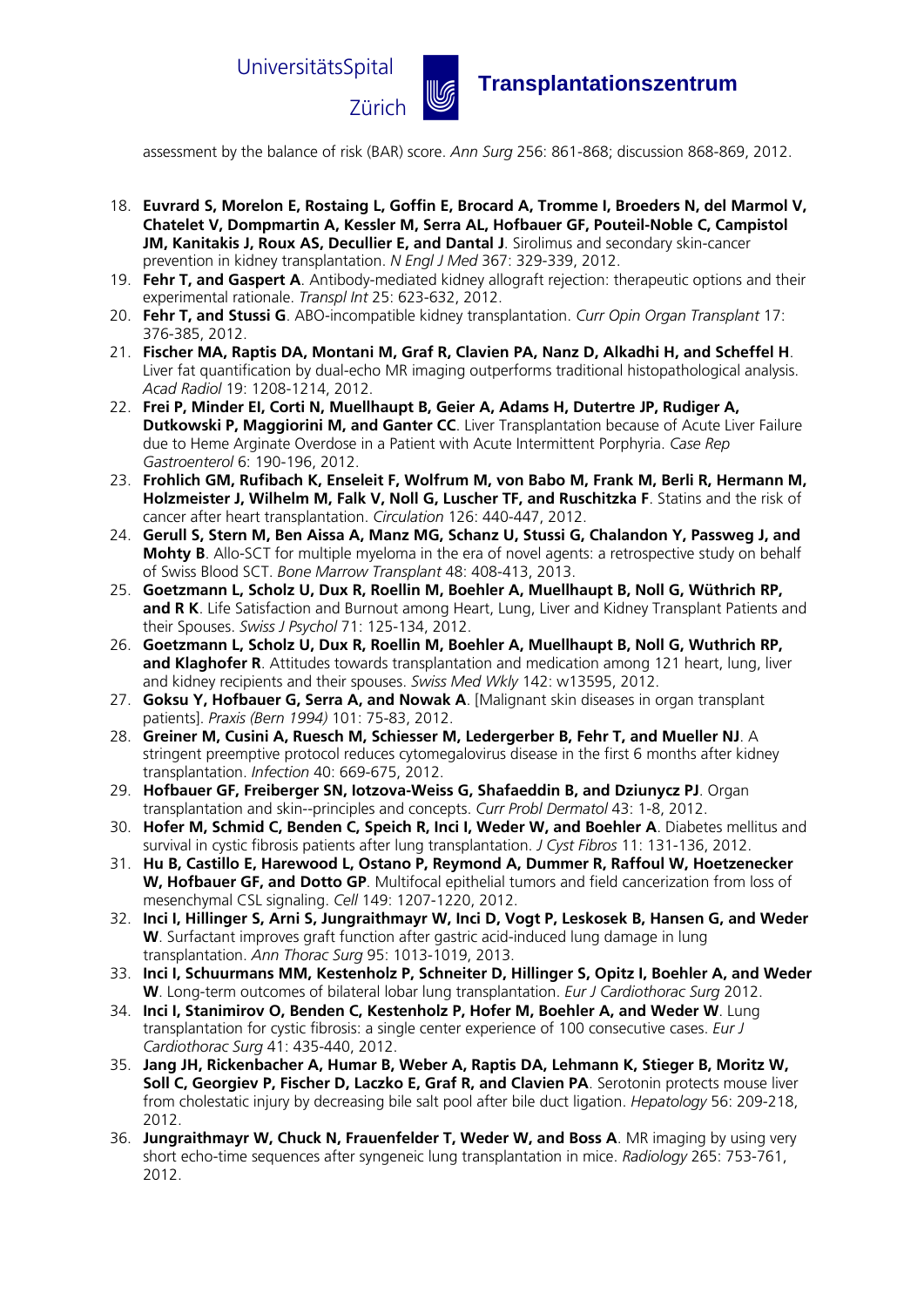

## Zürich u **Transplantationszentrum**

- 37. **Jungraithmayr W, De Meester I, Matheeussen V, Baerts L, Arni S, and Weder W**. CD26/DPP-4 inhibition recruits regenerative stem cells via stromal cell-derived factor-1 and beneficially influences ischaemia-reperfusion injury in mouse lung transplantation. *Eur J Cardiothorac Surg* 41: 1166-1173, 2012.
- 38. **Jungraithmayr W, Draenert A, Marquardt K, and Weder W**. Ultrastructural changes in acute lung allograft rejection: novel insights from an animal study. *J Heart Lung Transplant* 31: 94-100, 2012.
- 39. **Jungraithmayr W, and Weder W**. The technique of orthotopic mouse lung transplantation as a movie-improved learning by visualization. *Am J Transplant* 12: 1624-1626, 2012.
- 40. **Kanitz A, Imig J, Dziunycz PJ, Primorac A, Galgano A, Hofbauer GF, Gerber AP, and Detmar M**. The expression levels of microRNA-361-5p and its target VEGFA are inversely correlated in human cutaneous squamous cell carcinoma. *PLoS One* 7: e49568, 2012.
- 41. **Kempf W, Mertz KD, Kanitakis J, and Hofbauer GF**. Critical skin cancer in organ transplant recipients--a dermatopathological view. *Curr Probl Dermatol* 43: 18-35, 2012.
- 42. **Kirk R, Dipchand AI, Edwards LB, Kucheryavaya AY, Benden C, Christie JD, Dobbles F, Rahmel AO, Stehlik J, and Hertz MI**. The Registry of the International Society for Heart and Lung Transplantation: fifteenth pediatric heart transplantation report--2012. *J Heart Lung Transplant* 31: 1065-1072, 2012.
- 43. **Kocher C, Segerer S, Schleich A, Caduff R, Wyler LG, Muller V, Beck B, Blum J, Kamarachev J, and Mueller NJ**. Skin lesions, malaise, and heart failure in a renal transplant recipient. *Transpl Infect Dis* 14: 391-397, 2012.
- 44. **Krautler NJ, Kana V, Kranich J, Tian Y, Perera D, Lemm D, Schwarz P, Armulik A, Browning JL, Tallquist M, Buch T, Oliveira-Martins JB, Zhu C, Hermann M, Wagner U, Brink R, Heikenwalder M, and Aguzzi A**. Follicular dendritic cells emerge from ubiquitous perivascular precursors. *Cell* 150: 194-206, 2012.
- 45. **Lehmann K, Tschuor C, Rickenbacher A, Jang JH, Oberkofler CE, Tschopp O, Schultze SM, Raptis DA, Weber A, Graf R, Humar B, and Clavien PA**. Liver Failure After Extended Hepatectomy in Mice Is Mediated by a p21-Dependent Barrier to Liver Regeneration. *Gastroenterology* 143: 1609- 1619 e1604, 2012.
- 46. **Lesurtel M, Soll C, Humar B, and Clavien PA**. Serotonin: a double-edged sword for the liver? *Surgeon* 10: 107-113, 2012.
- 47. **Maeder MT, Rickli H, Pfisterer ME, Muzzarelli S, Ammann P, Fehr T, Hack D, Weilenmann D, Dieterle T, Kiencke S, Estlinbaum W, and Brunner-La Rocca HP**. Incidence, clinical predictors, and prognostic impact of worsening renal function in elderly patients with chronic heart failure on intensive medical therapy. *Am Heart J* 163: 407-414, 414 e401, 2012.
- 48. **Mayer F, Hofbauer G, and Nowak A**. [Early cutaneous carcinogenesis in organ transplant patients]. *Praxis (Bern 1994)* 101: 1401-1409, 2012.
- 49. **Melloul E, Lesurtel M, Carr BI, and Clavien PA**. Developments in liver transplantation for hepatocellular carcinoma. *Semin Oncol* 39: 510-521, 2012.
- 50. **Melloul E, Raptis DA, Oberkofler CE, Dutkowski P, Lesurtel M, and Clavien PA**. Donor information for living donor liver transplantation: where can comprehensive information be found? *Liver Transpl* 18: 892-900, 2012.
- 51. **Muhleisen B, Petrov I, Frigerio S, Dziunycz P, French LE, and Hofbauer GF**. Pronounced allelic imbalance at D9S162 in skin squamous cell carcinoma of organ transplant recipients. *Arch Dermatol*  148: 697-703, 2012.
- 52. **Nashan B, Gaston R, Emery V, Saemann MD, Mueller NJ, Couzi L, Dantal J, Shihab F, Mulgaonkar S, Seun Kim Y, and Brennan DC**. Review of cytomegalovirus infection findings with mammalian target of rapamycin inhibitor-based immunosuppressive therapy in de novo renal transplant recipients. *Transplantation* 93: 1075-1085, 2012.
- 53. **Neukom M, Corti V, Boothe B, Boehler A, and Goetzmann L**. Fantasized recipient-donor relationships following lung transplantations: a qualitative case analysis based on patient narratives. *Int J Psychoanal* 93: 117-137, 2012.
- 54. **Petrausch U, Frauenfelder T, Mueller NJ, Arn K, Stussi G, and Schanz U**. Optimised radiological diagnosis of hepatic fungal infection during the treatment of leukemia. *Mycoses* 55: 447-453, 2012.
- 55. **Prinz Vavricka BM, Hofbauer GF, Dummer R, French LE, and Kempf W**. Topical treatment of cutaneous Kaposi sarcoma with imiquimod 5% in renal-transplant recipients: a clinicopathological observation. *Clin Exp Dermatol* 37: 620-625, 2012.